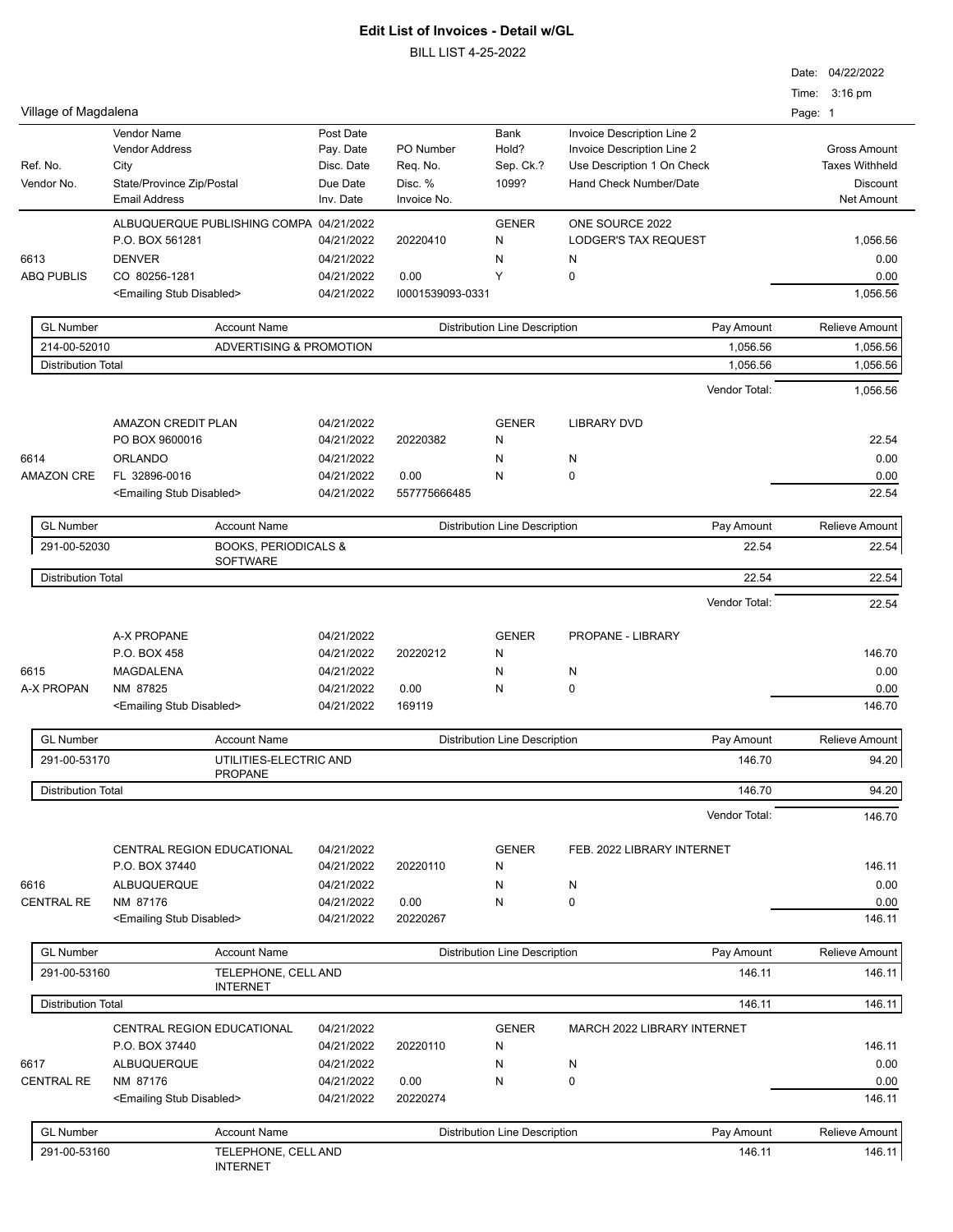|                           |                                                                                                   |                                                               |                                                 |                                      |                                                                                                                  | Date: 04/22/2022<br>Time: 3:16 pm                                                    |
|---------------------------|---------------------------------------------------------------------------------------------------|---------------------------------------------------------------|-------------------------------------------------|--------------------------------------|------------------------------------------------------------------------------------------------------------------|--------------------------------------------------------------------------------------|
| Village of Magdalena      |                                                                                                   |                                                               |                                                 |                                      |                                                                                                                  | Page: 2                                                                              |
| Ref. No.<br>Vendor No.    | Vendor Name<br><b>Vendor Address</b><br>City<br>State/Province Zip/Postal<br><b>Email Address</b> | Post Date<br>Pay. Date<br>Disc. Date<br>Due Date<br>Inv. Date | PO Number<br>Req. No.<br>Disc. %<br>Invoice No. | Bank<br>Hold?<br>Sep. Ck.?<br>1099?  | Invoice Description Line 2<br>Invoice Description Line 2<br>Use Description 1 On Check<br>Hand Check Number/Date | <b>Gross Amount</b><br><b>Taxes Withheld</b><br><b>Discount</b><br><b>Net Amount</b> |
| <b>Distribution Total</b> |                                                                                                   |                                                               |                                                 |                                      | 146.11                                                                                                           | 146.11                                                                               |
|                           |                                                                                                   |                                                               |                                                 |                                      | Vendor Total:                                                                                                    | 292.22                                                                               |
|                           | <b>ERNEST WELDING</b>                                                                             | 04/21/2022                                                    |                                                 | <b>GENER</b>                         | <b>FORD BACKHOE SERVICE</b>                                                                                      |                                                                                      |
|                           | 1500 STATE RD 1                                                                                   | 04/21/2022                                                    | 20220412                                        | N                                    |                                                                                                                  | 1,926.00                                                                             |
| 6618                      | <b>SOCORRO</b>                                                                                    | 04/21/2022                                                    |                                                 | N                                    | N                                                                                                                | 0.00                                                                                 |
| <b>ERNEST WEL</b>         | NM 87801                                                                                          | 04/21/2022                                                    | 0.00                                            | Υ                                    | $\mathbf 0$                                                                                                      | 0.00                                                                                 |
|                           | <emailing disabled="" stub=""></emailing>                                                         | 04/21/2022                                                    | 3600                                            | 1,926.00                             |                                                                                                                  |                                                                                      |
| <b>GL Number</b>          | <b>Account Name</b>                                                                               |                                                               |                                                 | <b>Distribution Line Description</b> | Pay Amount                                                                                                       | <b>Relieve Amount</b>                                                                |
| 101-07-55020              |                                                                                                   | <b>REPAIR &amp; MAINT-EQUIP &amp; MACH</b>                    |                                                 |                                      | 642.00                                                                                                           | 642.00                                                                               |
| 501-00-55020              |                                                                                                   | REPAIR & MAINT-EQUIP & MACH                                   |                                                 |                                      | 642.00                                                                                                           | 642.00                                                                               |
| 503-00-55020              |                                                                                                   | REPAIR & MAINT-EQUIP & MACH                                   |                                                 |                                      | 642.00                                                                                                           | 642.00                                                                               |
| <b>Distribution Total</b> |                                                                                                   |                                                               |                                                 |                                      | 1,926.00                                                                                                         | 1,926.00                                                                             |
|                           |                                                                                                   |                                                               |                                                 |                                      | Vendor Total:                                                                                                    | 1,926.00                                                                             |
|                           | <b>KONICA MINOLTA</b>                                                                             | 04/21/2022                                                    |                                                 | <b>GENER</b>                         | APRIL 2022 COPY MACHINE LEASE                                                                                    |                                                                                      |
|                           | P.O. BOX 41602                                                                                    | 04/21/2022                                                    | 20220040                                        | N                                    |                                                                                                                  | 374.42                                                                               |
| 6619                      | PHILADELPHIA                                                                                      | 04/21/2022                                                    |                                                 | N                                    | N                                                                                                                | 0.00                                                                                 |
| <b>KONICA MIN</b>         | PA 19101-1602                                                                                     | 04/21/2022                                                    | 0.00                                            | Ν                                    | 0                                                                                                                | 0.00                                                                                 |
|                           | <emailing disabled="" stub=""></emailing>                                                         | 04/21/2022                                                    | 75978569                                        |                                      |                                                                                                                  | 374.42                                                                               |
| <b>GL Number</b>          | <b>Account Name</b>                                                                               |                                                               |                                                 | <b>Distribution Line Description</b> | Pay Amount                                                                                                       | <b>Relieve Amount</b>                                                                |
| 101-04-57310              | RENT/LEASE-EQUIP AND                                                                              |                                                               |                                                 |                                      | 374.42                                                                                                           | 374.42                                                                               |
| <b>Distribution Total</b> | <b>MACHINE</b>                                                                                    |                                                               |                                                 |                                      | 374.42                                                                                                           | 374.42                                                                               |
|                           |                                                                                                   |                                                               |                                                 |                                      | Vendor Total:                                                                                                    | 374.42                                                                               |
|                           | <b>MAS MODERN MARKETING</b>                                                                       | 04/21/2022                                                    |                                                 | <b>GENER</b>                         | POLICE DEPT GIVEAWAY TOTES                                                                                       |                                                                                      |
|                           | 2301 N. CENTRAL EXPWY #250                                                                        | 04/21/2022                                                    | 20220402                                        | N                                    |                                                                                                                  | 615.39                                                                               |
| 6620                      | PLANO                                                                                             | 04/21/2022                                                    |                                                 | Ν                                    | N                                                                                                                | 0.00                                                                                 |
| <b>MAS MODERN</b>         | TX 75075                                                                                          | 04/21/2022                                                    | 0.00                                            | N                                    | 0                                                                                                                | 0.00                                                                                 |
|                           | <emailing disabled="" stub=""></emailing>                                                         | 04/21/2022                                                    | MMI145428                                       |                                      |                                                                                                                  | 615.39                                                                               |
| <b>GL Number</b>          | <b>Account Name</b>                                                                               |                                                               |                                                 | <b>Distribution Line Description</b> | Pay Amount                                                                                                       | <b>Relieve Amount</b>                                                                |
| 101-05-52010              | ADVERTISING & PROMOTION                                                                           |                                                               |                                                 |                                      | 615.39                                                                                                           | 615.39                                                                               |
| <b>Distribution Total</b> |                                                                                                   |                                                               |                                                 |                                      | 615.39                                                                                                           | 615.39                                                                               |
|                           |                                                                                                   |                                                               |                                                 |                                      | Vendor Total:                                                                                                    | 615.39                                                                               |
|                           | NAPA AUTO PARTS                                                                                   | 04/21/2022                                                    |                                                 | <b>GENER</b>                         | WHT FORD F250 WIPER BLADES                                                                                       |                                                                                      |
|                           | FILE 56893                                                                                        | 04/21/2022                                                    | 20220415                                        | N                                    |                                                                                                                  | 24.98                                                                                |
| 6621                      | <b>LOS ANGELES</b>                                                                                | 04/21/2022                                                    |                                                 | N                                    | N                                                                                                                | 0.00                                                                                 |
| NAPA AUTO                 | CA 90074-6893                                                                                     | 04/21/2022                                                    | 0.00                                            | N                                    | 0                                                                                                                | 0.00                                                                                 |
|                           | <emailing disabled="" stub=""></emailing>                                                         | 04/21/2022                                                    | 4691-00-382503                                  |                                      |                                                                                                                  | 24.98                                                                                |
| <b>GL Number</b>          | <b>Account Name</b>                                                                               |                                                               |                                                 | <b>Distribution Line Description</b> | Pay Amount                                                                                                       | Relieve Amount                                                                       |
| 501-00-55050              | <b>REPAIR &amp; MAINT-VEHICLES</b><br>24.98                                                       |                                                               |                                                 |                                      |                                                                                                                  | 24.98                                                                                |
| <b>Distribution Total</b> |                                                                                                   |                                                               |                                                 |                                      | 24.98                                                                                                            | 24.98                                                                                |
|                           | NAPA AUTO PARTS                                                                                   | 04/21/2022                                                    |                                                 | <b>GENER</b>                         | <b>HYDRAULIC FLUID TRASH TRUCK</b>                                                                               |                                                                                      |
|                           | FILE 56893                                                                                        | 04/21/2022                                                    | 20220415                                        | N                                    |                                                                                                                  | 39.79                                                                                |
| 6622                      | <b>LOS ANGELES</b>                                                                                | 04/21/2022                                                    |                                                 | N                                    | N                                                                                                                | 0.00                                                                                 |
| NAPA AUTO                 | CA 90074-6893                                                                                     | 04/21/2022                                                    | 0.00                                            | Ν                                    | 0                                                                                                                | 0.00                                                                                 |
|                           | <emailing disabled="" stub=""></emailing>                                                         | 04/21/2022                                                    | 384778                                          |                                      |                                                                                                                  | 39.79                                                                                |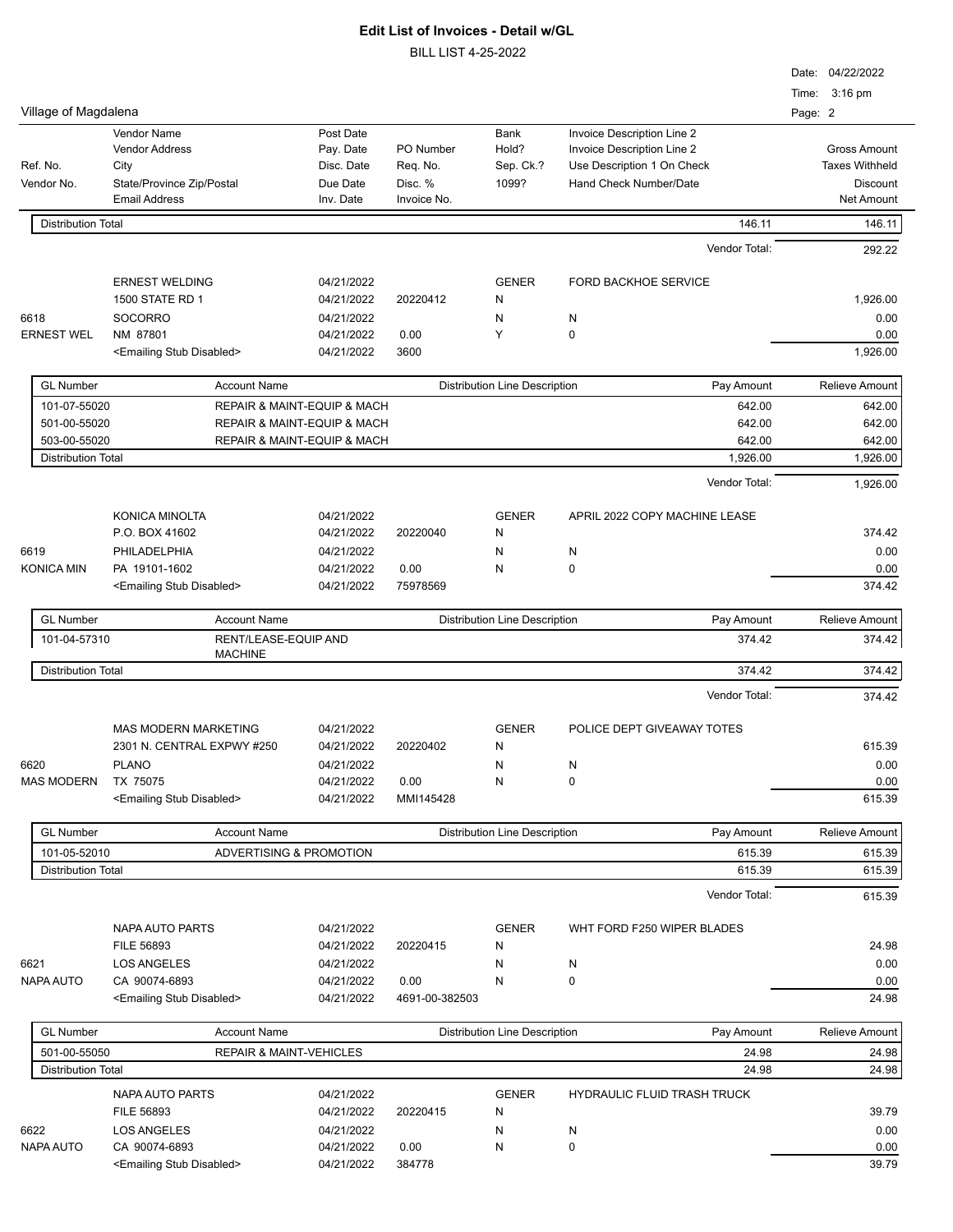|                                           |                                                     |                          |                           |                                      |                             | Date: 04/22/2022      |
|-------------------------------------------|-----------------------------------------------------|--------------------------|---------------------------|--------------------------------------|-----------------------------|-----------------------|
|                                           |                                                     |                          |                           |                                      |                             | Time: 3:16 pm         |
| Village of Magdalena                      |                                                     |                          |                           |                                      |                             | Page: 3               |
|                                           | Vendor Name                                         | Post Date                |                           | Bank                                 | Invoice Description Line 2  |                       |
|                                           | <b>Vendor Address</b>                               | Pay. Date                | PO Number                 | Hold?                                | Invoice Description Line 2  | <b>Gross Amount</b>   |
| Ref. No.                                  | City                                                | Disc. Date               | Req. No.                  | Sep. Ck.?                            | Use Description 1 On Check  | <b>Taxes Withheld</b> |
| Vendor No.                                | State/Province Zip/Postal                           | Due Date                 | Disc. %                   | 1099?                                | Hand Check Number/Date      | Discount              |
|                                           | <b>Email Address</b>                                | Inv. Date                | Invoice No.               |                                      |                             | <b>Net Amount</b>     |
|                                           |                                                     |                          |                           |                                      |                             |                       |
| <b>GL Number</b>                          | <b>Account Name</b>                                 |                          |                           | <b>Distribution Line Description</b> | Pay Amount                  | <b>Relieve Amount</b> |
| 502-00-53090                              | <b>SUPPLIES-EQUIPMENT &amp;</b><br><b>MACHINERY</b> |                          |                           |                                      | 39.79                       | 39.79                 |
| <b>Distribution Total</b>                 |                                                     |                          |                           |                                      | 39.79                       | 39.79                 |
|                                           |                                                     |                          |                           |                                      | Vendor Total:               | 64.77                 |
|                                           | NM FIREFIGHTERS ASSOCIATION                         | 04/22/2022               |                           | <b>GENER</b>                         | 2022 FIRE DEPT & MEMBERSHIP |                       |
|                                           | <b>PO BOX 286</b>                                   | 04/22/2022               | 20220416                  | N                                    | <b>FEES</b>                 | 175.00                |
| 6632                                      | T OR C                                              | 04/22/2022               |                           | N                                    | N                           | 0.00                  |
| NM FF ASSO                                | NM 87901                                            | 04/22/2022               | 0.00                      | Y                                    | 0                           | 0.00                  |
|                                           | <emailing disabled="" stub=""></emailing>           | 04/22/2022               | 2022 FIRE DEPT MEMBERSHII |                                      |                             | 175.00                |
| <b>GL Number</b>                          | <b>Account Name</b>                                 |                          |                           | <b>Distribution Line Description</b> | Pay Amount                  | <b>Relieve Amount</b> |
| 209-00-52050                              | DUES, SUBSCRIPT &<br><b>MEMBERSHIPS</b>             |                          |                           |                                      | 175.00                      | 175.00                |
| <b>Distribution Total</b>                 |                                                     |                          |                           |                                      | 175.00                      | 175.00                |
|                                           |                                                     |                          |                           |                                      | Vendor Total:               | 175.00                |
|                                           | O'REILLY AUTO PARTS                                 | 04/21/2022               |                           | <b>GENER</b>                         | <b>WATER SUPPLIES</b>       |                       |
|                                           | PO BOX 9464                                         | 04/21/2022               | 20220055                  | N                                    |                             | 17.96                 |
| 6623                                      | SPRINGFIELD                                         | 04/21/2022               |                           | N                                    | N                           | 0.00                  |
| O'REILLY A                                | MO 65801-9464                                       | 04/21/2022               | 0.00                      | N                                    | 0                           | 0.00                  |
|                                           | <emailing disabled="" stub=""></emailing>           | 04/21/2022               | 5061-242627               |                                      |                             | 17.96                 |
| <b>GL Number</b>                          | <b>Account Name</b>                                 |                          |                           | <b>Distribution Line Description</b> | Pay Amount                  | <b>Relieve Amount</b> |
| 501-00-55050                              | <b>REPAIR &amp; MAINT-VEHICLES</b>                  |                          |                           |                                      | 17.96                       | 17.96                 |
| <b>Distribution Total</b>                 |                                                     |                          |                           |                                      | 17.96                       | 17.96                 |
|                                           | O'REILLY AUTO PARTS                                 | 04/21/2022               |                           | <b>GENER</b>                         | <b>SOLID WASTE SUPPLIES</b> |                       |
|                                           | PO BOX 9464                                         | 04/21/2022               | 20220055                  | N                                    |                             | 29.98                 |
|                                           | SPRINGFIELD                                         |                          |                           |                                      |                             | 0.00                  |
| 6624<br>O'REILLY A                        | MO 65801-9464                                       | 04/21/2022               | 0.00                      | N<br>N                               | N<br>0                      |                       |
|                                           | <emailing disabled="" stub=""></emailing>           | 04/21/2022<br>04/21/2022 | 5061-241456               |                                      |                             | 0.00<br>29.98         |
|                                           |                                                     |                          |                           |                                      |                             |                       |
| <b>GL Number</b>                          | <b>Account Name</b>                                 |                          |                           | <b>Distribution Line Description</b> | Pay Amount                  | Relieve Amount        |
| 502-00-55050<br><b>Distribution Total</b> | <b>REPAIR &amp; MAINT-VEHICLES</b>                  |                          |                           |                                      | 29.98<br>29.98              | 29.98<br>29.98        |
|                                           |                                                     |                          |                           |                                      |                             |                       |
|                                           | O'REILLY AUTO PARTS                                 | 04/21/2022               |                           | <b>GENER</b>                         | <b>SOLID WASTE SUPPLIES</b> |                       |
|                                           | PO BOX 9464                                         | 04/21/2022               | 20220055                  | N                                    |                             | 44.97                 |
| 6625                                      | SPRINGFIELD                                         | 04/21/2022               |                           | N                                    | N                           | 0.00                  |
| O'REILLY A                                | MO 65801-9464                                       | 04/21/2022               | 0.00                      | N                                    | 0                           | 0.00                  |
|                                           | <emailing disabled="" stub=""></emailing>           | 04/21/2022               | 5061-242230               |                                      |                             | 44.97                 |
| <b>GL Number</b>                          | <b>Account Name</b>                                 |                          |                           | <b>Distribution Line Description</b> | Pay Amount                  | Relieve Amount        |
| 502-00-55050                              | <b>REPAIR &amp; MAINT-VEHICLES</b>                  |                          |                           |                                      | 44.97                       | 44.97                 |
| <b>Distribution Total</b>                 |                                                     |                          |                           |                                      | 44.97                       | 44.97                 |
|                                           |                                                     |                          |                           |                                      | Vendor Total:               | 92.91                 |
|                                           | PAVEMENT SEALANTS & SUPPLY                          | 04/21/2022               |                           | <b>GENER</b>                         | <b>ROAD PATCH</b>           |                       |
|                                           | PO BOX 9703                                         | 04/21/2022               | 20220389                  | N                                    |                             | 1,598.16              |
| 6626                                      | ALBUQUERQUE                                         | 04/21/2022               |                           | N                                    | N                           | 0.00                  |
| <b>PAVEMENT S</b>                         | NM 87105                                            | 04/21/2022               | 0.00                      | Υ                                    | 0                           | 0.00                  |
|                                           | <emailing disabled="" stub=""></emailing>           | 04/21/2022               | 20997                     |                                      |                             | 1,598.16              |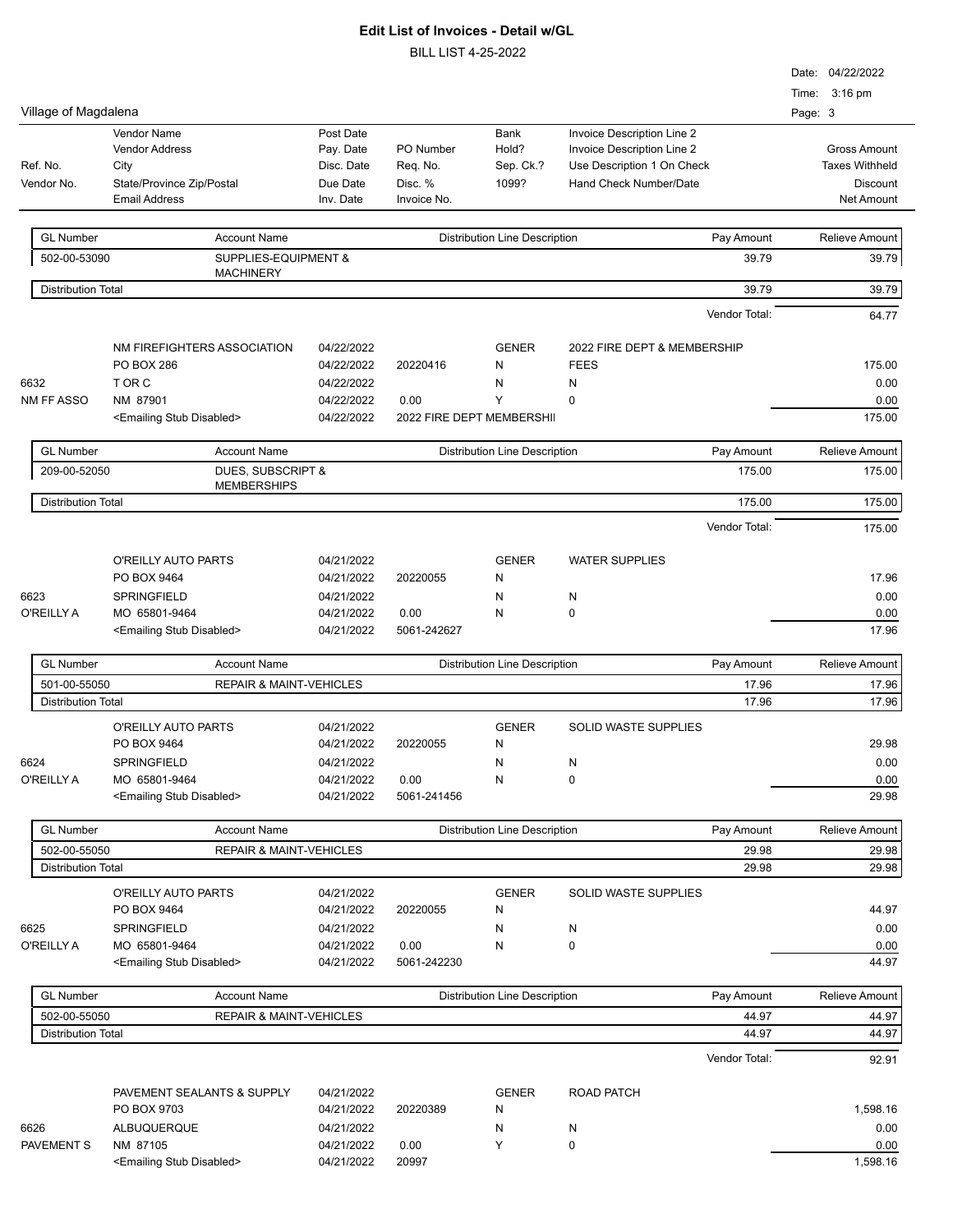|                                                          |                                                                                                   |                                                         |                                                               |                                                    |                                            |                                                                                                                  |                | Date: 04/22/2022                                                              |
|----------------------------------------------------------|---------------------------------------------------------------------------------------------------|---------------------------------------------------------|---------------------------------------------------------------|----------------------------------------------------|--------------------------------------------|------------------------------------------------------------------------------------------------------------------|----------------|-------------------------------------------------------------------------------|
| Village of Magdalena                                     |                                                                                                   |                                                         |                                                               |                                                    |                                            |                                                                                                                  |                | Time: 3:16 pm<br>Page: 4                                                      |
| Ref. No.<br>Vendor No.                                   | <b>Vendor Name</b><br>Vendor Address<br>City<br>State/Province Zip/Postal<br><b>Email Address</b> |                                                         | Post Date<br>Pay. Date<br>Disc. Date<br>Due Date<br>Inv. Date | PO Number<br>Req. No.<br>Disc. %<br>Invoice No.    | <b>Bank</b><br>Hold?<br>Sep. Ck.?<br>1099? | Invoice Description Line 2<br>Invoice Description Line 2<br>Use Description 1 On Check<br>Hand Check Number/Date |                | <b>Gross Amount</b><br><b>Taxes Withheld</b><br><b>Discount</b><br>Net Amount |
| <b>GL Number</b>                                         |                                                                                                   | <b>Account Name</b>                                     |                                                               |                                                    | <b>Distribution Line Description</b>       | Pay Amount                                                                                                       |                | Relieve Amount                                                                |
| 101-07-55030                                             |                                                                                                   | <b>REPAIR &amp; MAINT-GROUNDS &amp;</b><br><b>ROADS</b> |                                                               |                                                    |                                            |                                                                                                                  | 1,598.16       | 1,660.43                                                                      |
| <b>Distribution Total</b>                                |                                                                                                   |                                                         |                                                               |                                                    |                                            |                                                                                                                  | 1,598.16       | 1,660.43                                                                      |
|                                                          |                                                                                                   |                                                         |                                                               |                                                    |                                            | Vendor Total:                                                                                                    |                | 1,598.16                                                                      |
|                                                          | PUBLIC SAFETY CENTER, INC<br>8248 W. DOE AVE                                                      |                                                         | 04/21/2022<br>04/21/2022                                      | 20220413                                           | <b>GENER</b><br>N                          | UTILITY DEPT SUPPLIES                                                                                            |                | 214.00                                                                        |
| 6627                                                     | <b>VISALIA</b>                                                                                    |                                                         | 04/21/2022                                                    |                                                    | N                                          | N                                                                                                                |                | 0.00                                                                          |
| PUBLIC SAF                                               | CA 93291                                                                                          |                                                         | 04/21/2022                                                    | 0.00                                               | Y                                          | $\mathbf 0$                                                                                                      |                | 0.00                                                                          |
|                                                          | <emailing disabled="" stub=""></emailing>                                                         |                                                         | 04/21/2022                                                    | 6066989                                            |                                            |                                                                                                                  |                | 214.00                                                                        |
| <b>GL Number</b>                                         |                                                                                                   | <b>Account Name</b>                                     |                                                               |                                                    | <b>Distribution Line Description</b>       | Pay Amount                                                                                                       |                | <b>Relieve Amount</b>                                                         |
| 501-00-53120                                             |                                                                                                   | SUPPLIES-OTHER                                          |                                                               |                                                    |                                            |                                                                                                                  | 72.00          | 72.00                                                                         |
| 502-00-53120<br>503-00-53120                             |                                                                                                   | SUPPLIES-OTHER<br>SUPPLIES-OTHER                        |                                                               |                                                    |                                            |                                                                                                                  | 71.00<br>71.00 | 71.00<br>71.00                                                                |
| <b>Distribution Total</b>                                |                                                                                                   |                                                         |                                                               |                                                    |                                            |                                                                                                                  | 214.00         | 214.00                                                                        |
|                                                          |                                                                                                   |                                                         |                                                               |                                                    |                                            | Vendor Total:                                                                                                    |                | 214.00                                                                        |
|                                                          | <b>RAK'S BUILDING SUPPLY</b><br>501 OTERO NE                                                      |                                                         | 04/21/2022<br>04/21/2022                                      | 20220063                                           | <b>GENER</b><br>N                          | <b>FIRE DEPT SUPPLIES</b>                                                                                        |                | 170.74                                                                        |
| 6628                                                     | <b>SOCORRO</b>                                                                                    |                                                         | 04/21/2022                                                    |                                                    | N                                          | N                                                                                                                |                | 0.00                                                                          |
| <b>RAK'S BUIL</b>                                        | NM 87801                                                                                          |                                                         | 04/21/2022                                                    | 0.00                                               | N                                          | $\pmb{0}$                                                                                                        |                | 0.00                                                                          |
|                                                          | <emailing disabled="" stub=""></emailing>                                                         |                                                         | 04/21/2022                                                    | 2123805                                            |                                            |                                                                                                                  |                | 170.74                                                                        |
| <b>GL Number</b>                                         |                                                                                                   | <b>Account Name</b>                                     |                                                               |                                                    | <b>Distribution Line Description</b>       | Pay Amount                                                                                                       |                | Relieve Amount                                                                |
| 209-00-53120<br>SUPPLIES-OTHER                           |                                                                                                   |                                                         |                                                               |                                                    | 170.74                                     | 170.74                                                                                                           |                |                                                                               |
| <b>Distribution Total</b>                                |                                                                                                   |                                                         |                                                               |                                                    |                                            |                                                                                                                  | 170.74         | 170.74                                                                        |
|                                                          | <b>RAK'S BUILDING SUPPLY</b><br>501 OTERO NE                                                      |                                                         | 04/21/2022<br>04/21/2022                                      | 20220063                                           | <b>GENER</b><br>N                          | FIRE DEPT SUPPLIES                                                                                               |                | 12.79                                                                         |
| 6629<br><b>RAK'S BUIL</b>                                | <b>SOCORRO</b>                                                                                    |                                                         | 04/21/2022<br>04/21/2022                                      | 0.00                                               | N<br>N                                     | N<br>0                                                                                                           |                | 0.00<br>0.00                                                                  |
|                                                          | NM 87801<br><emailing disabled="" stub=""></emailing>                                             |                                                         | 04/21/2022                                                    | 2123808                                            |                                            |                                                                                                                  |                | 12.79                                                                         |
| <b>GL Number</b>                                         |                                                                                                   | <b>Account Name</b>                                     |                                                               | <b>Distribution Line Description</b><br>Pay Amount |                                            |                                                                                                                  |                | <b>Relieve Amount</b>                                                         |
| 209-00-53120                                             |                                                                                                   | SUPPLIES-OTHER                                          |                                                               |                                                    |                                            |                                                                                                                  | 12.79          | 12.79                                                                         |
| <b>Distribution Total</b>                                |                                                                                                   |                                                         |                                                               |                                                    |                                            |                                                                                                                  | 12.79          | 12.79                                                                         |
|                                                          |                                                                                                   |                                                         |                                                               |                                                    |                                            | Vendor Total:                                                                                                    |                | 183.53                                                                        |
|                                                          | SOCORRO ELECTRIC COOP<br>PO BOX H                                                                 |                                                         | 04/21/2022<br>04/21/2022                                      | 20220053                                           | <b>GENER</b><br>N                          | 3/4 - 4/4/22 ELECTRICITY                                                                                         |                | 3,633.19                                                                      |
| 6630                                                     | <b>SOCORRO</b>                                                                                    |                                                         | 04/21/2022                                                    |                                                    | N                                          | N                                                                                                                |                | 0.00                                                                          |
| <b>SEC</b>                                               | NM 87801                                                                                          |                                                         | 04/21/2022                                                    | 0.00                                               | Ν                                          | $\pmb{0}$                                                                                                        |                | 0.00                                                                          |
|                                                          | <emailing disabled="" stub=""></emailing>                                                         |                                                         | 04/21/2022                                                    | 3/4 - 4/4/22 ELECTRICITY                           |                                            |                                                                                                                  |                | 3,633.19                                                                      |
| <b>GL Number</b>                                         |                                                                                                   | <b>Account Name</b>                                     |                                                               |                                                    | <b>Distribution Line Description</b>       | Pay Amount                                                                                                       |                | Relieve Amount                                                                |
| 101-04-53170                                             |                                                                                                   | UTILITIES-ELECTRIC AND<br><b>PROPANE</b>                |                                                               |                                                    |                                            |                                                                                                                  | 162.03         | 162.03                                                                        |
| 101-05-53170                                             |                                                                                                   | UTILITIES-ELECTRIC AND<br><b>PROPANE</b>                |                                                               |                                                    |                                            |                                                                                                                  | 112.06         | 112.06                                                                        |
| 101-07-53170<br>UTILITIES-ELECTRIC AND<br><b>PROPANE</b> |                                                                                                   |                                                         |                                                               |                                                    | 1,358.16                                   | 1,358.16                                                                                                         |                |                                                                               |
| 101-11-53170                                             |                                                                                                   | UTILITIES-ELECTRIC AND<br><b>PROPANE</b>                |                                                               |                                                    |                                            |                                                                                                                  | 201.65         | 112.13                                                                        |